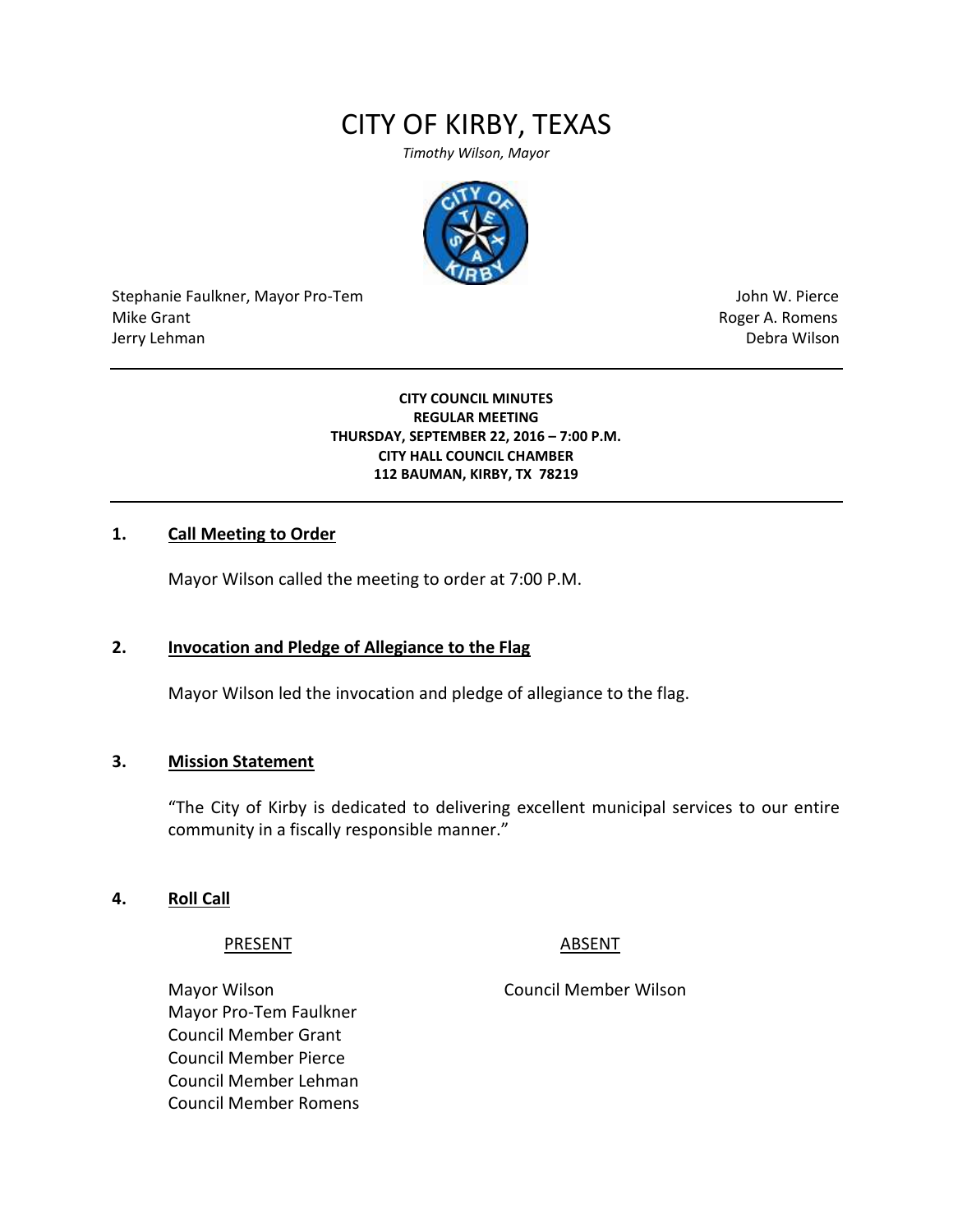Although Mayor Wilson deviated from the agenda, the minutes will be prepared in the order the agenda was posted.

# **5. Citizen Participation**

1. Norma Hamby, Senior Center Manager – Thanked the police department for cooking breakfast last Saturday at the Senior Center. She thanked Mayor Wilson, Kelly Wilson and Council Member Wilson for joining in the fun.

2. Helga Anderson, 5119 Crown Lane – She reported that Chief Bois and Code Compliance Officer John Delagarza came over the day after the last Council meeting when she addressed Council with her concerns. She informed Council she has a new concern and it is about rats coming from residents with junk accumulating in their back yards. This is also going to have an effect on her property value.

# **6. Consent Agenda**

# a. Regular Meeting Minutes – September 8, 2016

Council Member Grant moved to accept the consent agenda; seconded by Mayor Pro-Tem Faulkner.

Council Member Romens stated during announcements he requested an update from Council regarding National Night Out. He moved that the minutes be amended; seconded by Council Member Lehman.

The vote for the amendment is as follows:

The motion carried with a  $6 - 0$  vote.

AYES: 6 NAYES: 0

The vote for the main motion is as follows:

The motion carried with a  $6 - 0$  vote.

AYES: 6 NAYES: 0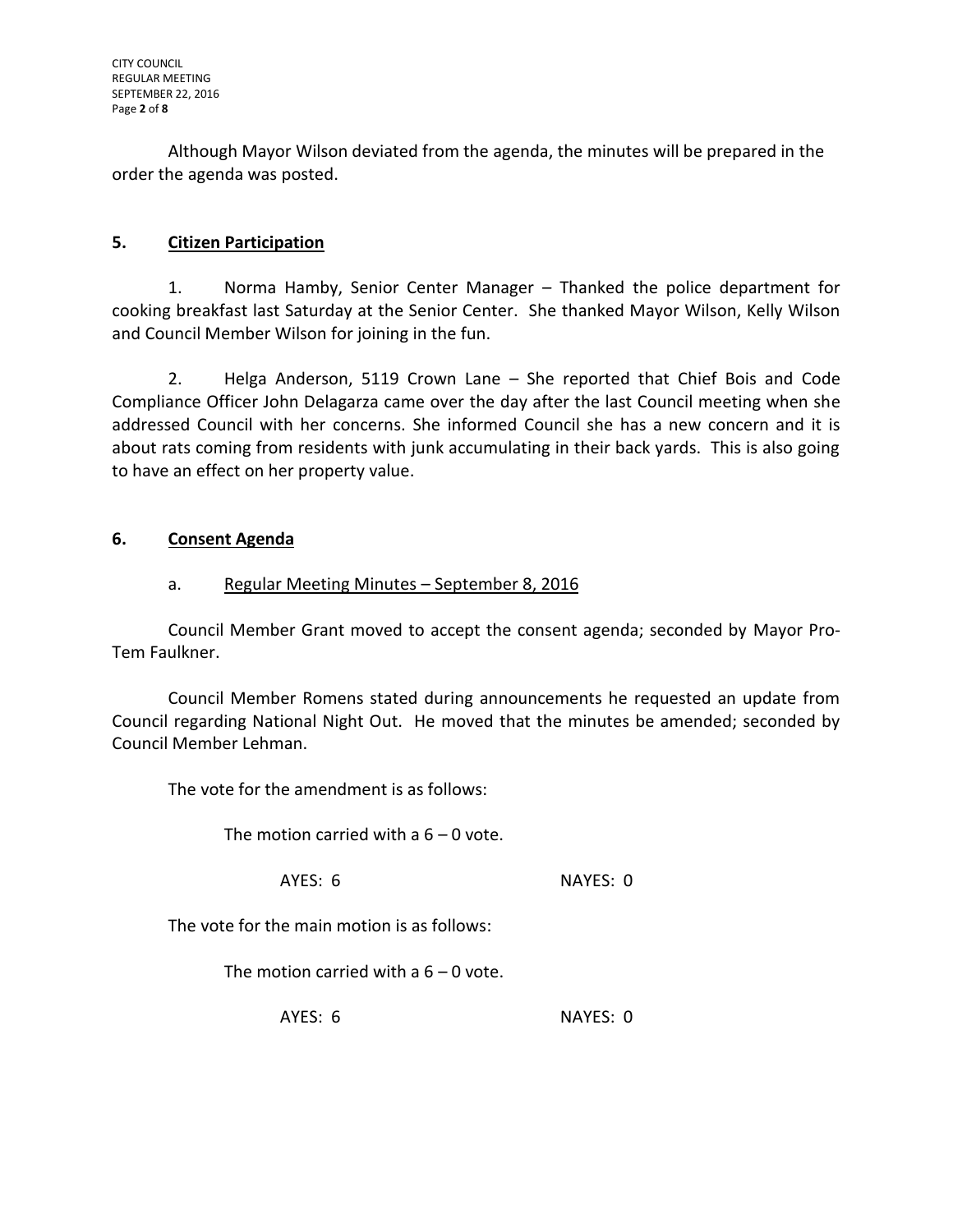#### **7. Presentations**

#### a. Introduction Of New Employees

Chief Bois, Police Department introduced Josh Tannen and Nichole Camarillo.

January Dugan, Animal Control Officer introduced Matt Montez

### **8. Discussion And Possible Action**

a. Discussion And Possible Action Pertaining To Ordinance No. O-2016-795 Making Appropriations For The Support Of The City Of Kirby For The Fiscal Year Beginning October 1, 2016 And Ending September 30, 2017 Appropriating Money To A Sinking Fund To Pay Interest And Principal Due On The City's Indebtedness; And Adopting The Annual Enterprise And General Fund Budgets Of The City Of Kirby For 2016-2017 Fiscal Year. This Is The Second Reading.

Council Member Grant moved to approve Ordinance No. O-2016-795 making appropriation for the support of the City of Kirby for the fiscal year beginning October 1, 2016 and ending September 30, 2017; appropriating money to a sinking fund to pay interest and principal on the City's indebtedness; and adopting the annual budgets (General Fund, Water Fund, and Interest & Sinking Fund) of the City of Kirby for the 2016-2017 Fiscal Year; seconded by Council Member Lehman.

The motion carried with a  $6 - 0$  vote.

AYES: 6 NAYES: 0

Tina Ynfante, Finance Director addressed updates to the budget.

b. Discussion And Possible Action To Ratify The Property Tax Revenue Increase Reflected In The Annual Budget

Council Member Grant moved that we ratify the property tax revenue increase which is a 9.98% increase from last year's budget, which is \$154,336; seconded by Mayor Pro-Tem Faulkner.

The motion carried with a 5– 1 vote.

AYES: 5 NAYES: 1 (Council Member Romens)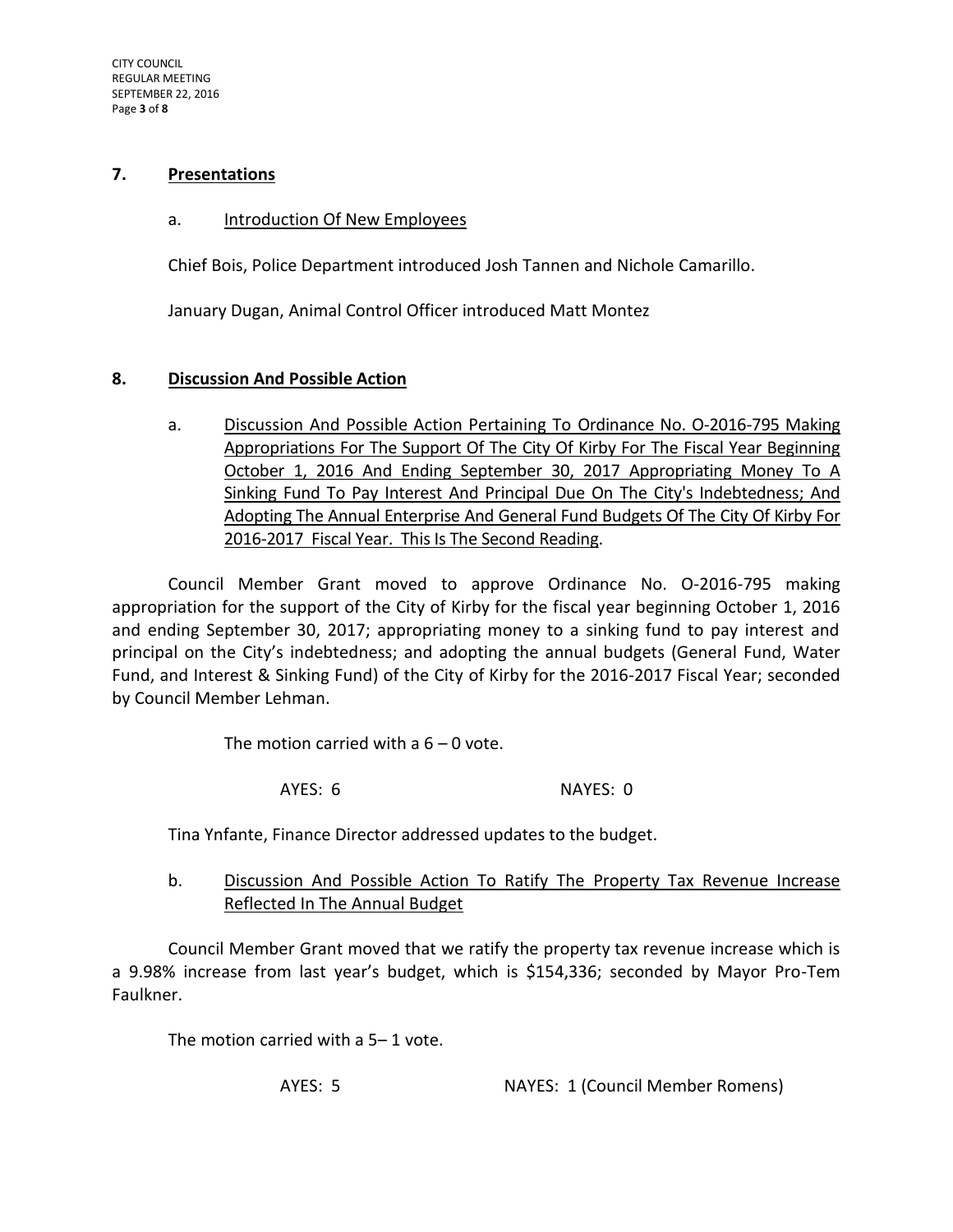c. Discussion And Possible Action Pertaining To Ordinance No. O-2016-796 Levying Ad Valorem Taxes For Use And Operation Of The Municipal Government Of The City Of Kirby, Texas For The 2016 Tax Fiscal Year; Providing For Apportioning Each Levy For Specific Purposes; And, Providing When Taxes Shall Become Due And When Same Shall Become Delinquent If Not Paid. This Is The Second Reading.

Council Member Grant moved that the property tax rate be increased by the adoption of a tax rate of \$0.729376, which us effectively a 9.98% increase in the tax rate, per Ordinance No. O-2016-796, an ordinance of the City of Kirby, Texas levying ad valorem taxes for use and support of the municipal government of the City for fiscal year beginning October 1, 2016 and ending September 30, 2017; providing for apportioning each levy for specific purposes; and providing when taxes shall become due and when same shall become delinquent if not paid; and providing for an effective date; seconded by Mayor Pro-Tem Faulkner.

The motion carried with a 6– 0 vote.

AYES: 6 NAYES: 0

Council Member Grant moved to approve and adopt the \$0.71931 per \$100 valuation for maintenance and operation (M&O) for the 2016-2017 tax rate supporting the annual budget; seconded by Council Member Lehman.

The motion carried with a  $6 - 0$  vote.

AYES: 6 NAYES: 0

Council Member Grant moved to approve and adopt the \$0.010066 per \$100 valuation for Interest & Sinking Debt Service for the 2016-2017 tax rate supporting the annual budget; seconded by Mayor Pro-Tem Faulkner.

The motion carried with a  $6 - 0$  vote.

AYES: 6 NAYES: 0

# d. Discussion And Possible Action Regarding A City Of Kirby Employee Wellness Program

Jenny Haff, Wortham Insurance introduced Angela Theesfeld.

Angela Theesfeld provided information on an employee wellness program.

Jenny Haff provided suggestions to get the employees involved in the wellness program. Also, Wortham would be happy to contribute to park improvements.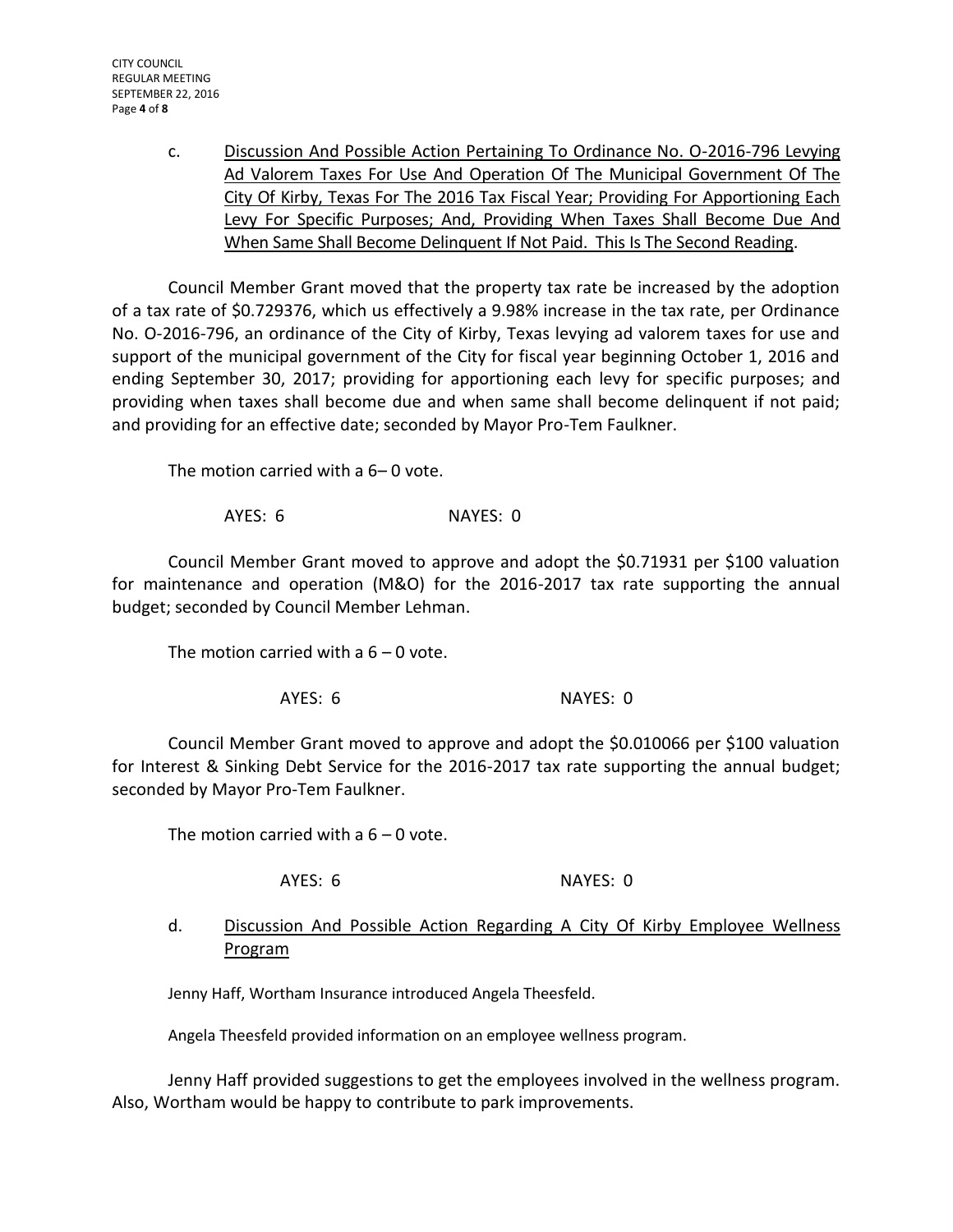Council Member Grant moved to accept a screening, physical and health risk assessment to be completed by August 1, 2017; seconded by Mayor Pro-Tem Faulkner.

The motion carried with a  $6 - 0$  vote.

AYES: 6 NAYES: 0

# e. Discussion And Possible Action Regarding Established 2016-2017 Goals For The City Of Kirby

Mayor Wilson asked to postpone this item.

f. Discussion And Possible Action To Consider John Sterling Park Improvements

City Manager Vernon identified the options for Council to consider regarding the John Sterling Park Improvement. City Manager Vernon stated after much consideration staff recommends Option 4.

Council Member Grant moved to approve Option 4; seconded by Council Member Romens.

The motion carried with a  $6 - 0$  vote.

AYES: 6 NAYES: 0

g. Update And Discussion Regarding The Boundary Adjustment With The City Of San Antonio In Regard To (1) A 36.7 Acre Parcel Of Land Along Springfield Road, Buzz Aldrin Drive, Corian Glen Drive, Blue Spruce Drive, And Swann Lane, (2) A 32.6 Acre Parcel Of Land Bordered By Gibbs Sprawl Road On The North And Seguin Road (F.M. 78) On The South And Including A Portion Of Summer Fest Drive, And (3) A 47.7 Acre Parcel Of Land Adjacent To Candlewood Park, Unit 8 On The East And Having A Northern Boundary Along Binz Engleman Road

City Manager Vernon provided an update on the progress of the boundary adjustment.

h. Discussion And Possible Action For City Council To Vote For Board Of Trustee Members For The Texas Municipal League's Intergovernmental Risk Pool Board of Trustees Places 6, 7, 8 And 9.

Council Member Grant moved to vote for Jerry Lehman as a Board of Trustee for Place Six; seconded by Council Member Romens.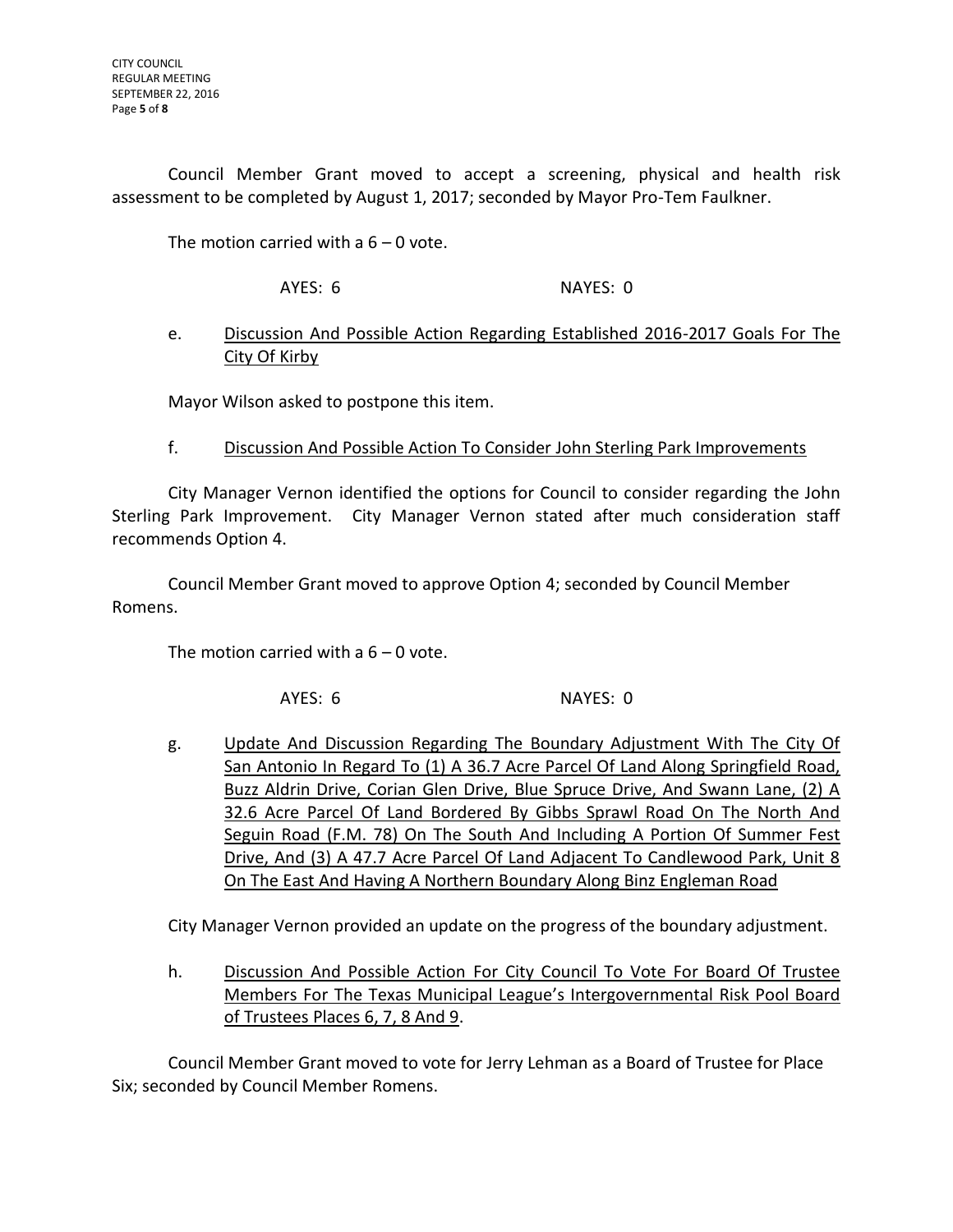The motion carried with a  $6 - 0$  vote.

### AYES: 6 NAYES: 0

Council Member Grant moved to vote for Rick A. Schroder as Board of Trustee for Place Nine; seconded by Council Member Romens.

The motion carried with a  $6 - 0$  vote.

AYES: 6 NAYES: 0

i. Discussion And Possible Action To Consider Ordinance No. 0-2016-797 Amending the 2015-2016 Municipal Budget Of The City Of Kirby. This Is The First Reading.

Tina Ynfante, Finance Director provided Council an update on the amendments to the 2015-2016 Municipal Budget.

Mayor Pro-Tem Faulkner moved to approve Ordinance No. O-2016-797 amending the 2015-2016 Municipal Budget of the City of Kirby; seconded by Council Member Grant.

The motion carried with a  $6 - 0$  vote.

AYES: 6 NAYES: 0

j. Discussion And Possible Action To Dispense With The Second Reading Of Ordinance No. O-2016-797 So That Ordinance No. O-2016-797 Becomes Effective Immediately.

Council Member Grant moved to dispense with the second reading of Ordinance No. O-2016-797 so that Ordinance No. O-2016-797 becomes effective immediately; seconded by Mayor Pro-Tem Faulkner.

The motion carried with a  $6 - 0$  vote.

AYES: 6 NAYES: 0

### **9. Department Updates**

- a. Administration
- b. Public Works
- c. Finance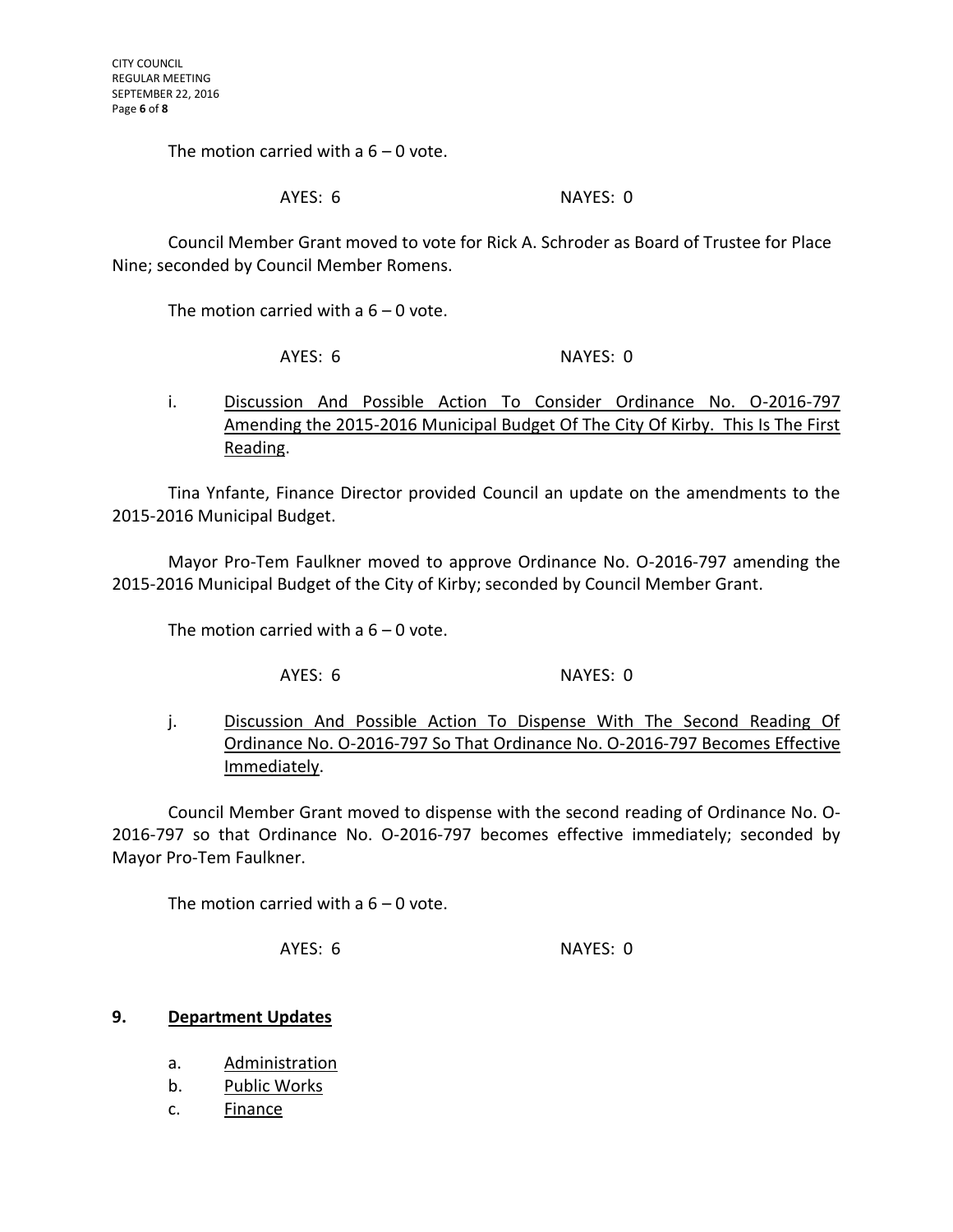CITY COUNCIL REGULAR MEETING SEPTEMBER 22, 2016 Page **7** of **8**

d. Fire

e. Police

f. Animal Care Services

g. Code Compliance

a. Administration – City Manager Vernon – The brush and bulky items pick up would go through September 30. They will not pick up hazardous material, tires, and residents are allowed to place five cubic yards at the curb. Code Compliance would be going through the City to keep check on the items. There will be a joint Building and Standards Commission workshop meeting with City Council on October 27, 2016 at 6:00 P.M.

b. Public Works – There was not an update on this item.

c. Finance – Finance Director – Tina Ynfante provided an update on personnel.

d. Fire – Chief Riedel provided the number of calls for the month, there will be a Bike Rodeo and upcoming Fire Prevention week, and the new truck is getting repaired.

e. Police – Chief Bois provided the number of calls for the month and National Night out is October 4. The parking ordinance amendments will be placed on the next agenda and the security fence is 99.8% complete.

f. Animal Care Services – City Manager Vernon provided the number of calls for the month. Animal Care Services will be participating in the Home and Garden Show and the calendar photo shoot.

g. Code Compliance – John Delagarza said he would be checking on the bulk and brush at the homes. He advised commercial drivers there is no parking on the street. He provided the number of calls for the month. He stated there were five vacant properties on lien list. Council Member Grant asked that the plat for the property on 5631 Seguin Road be confirmed. Mayor Pro-Tem Faulkner asked that yard sale sign violations be addressed.

# **10. Requests and Announcements**

# a. Requests By Mayor And Council Members For Items To Be Placed On Future City Council Agendas And Announcements On City Events/Community Interests

Council Member Grant – He suggested the garage sale signs be placed on steel stakes. Mayor Pro-Tem Faulkner stated the new ordinance states the signs will be placed on stakes.

Council Member Romens – He spoke with Gerome Johnson the new principal at Kirby Middle School and they are excited about working on the tag line drawings and they will have